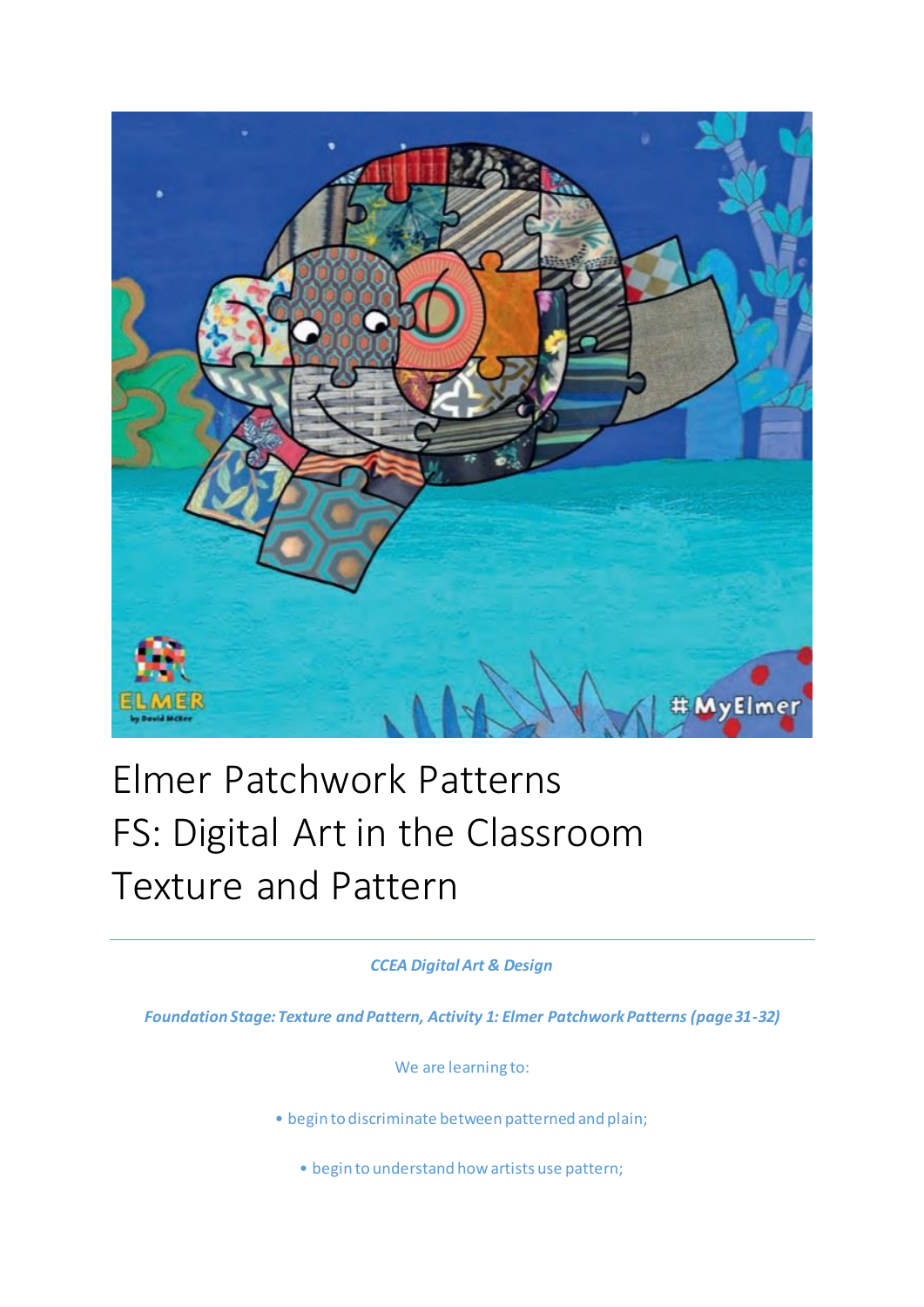• create digital patchworks;

• take photographs; and

• work with others, solve problems and be creative (TS&PC).

*Shared Vocabulary*

*• Plain • Patterned • Patchwork •Photography •Camera • Focus • Close-up*

**PLAN AND EXPLORE** Read Elmer by David McKee with your class. As you read, ask your pupils to point out the differences between Elmer and the other elephants. Introduce the words patchwork, patterned and plain. You could also introduce discussions about being different. Then, challenge your pupils to create their own patchwork pattern using Lego pieces on a board. You could ask your more capable pupils to ensure that each piece is a different colour to the piece beside it. Ask your pupils to copy Elmer's colours on the board. You could also give your pupils squares of craft foam to use in this activity. Show your pupils examples of patterns, using objects that you have found or images. You could continue the theme of animal or nature patterns. Encourage your pupils to continue to discriminate between plain and patterned. (There are plenty of patchwork resources online, for example the Victoria and Albert Museum website.)

**DO** Ask your pupils to work in groups. Give each group an iPad with the Elmer app installed. Demonstrate how to use the app. Ask each group to pick an elephant and a patchwork pattern. Then ask each pupil to take turns to photograph patterns they find around the classroom or school to decorate their elephant. TIP! You may need to provide patterned objects and images. Encourage your pupils to keep the camera steady, move near to and focus on the object they want to photograph. Introduce the term close-up shot (when the camera is near the object). Once each group has completed their elephant, ask them to press the share button to save an image of their design to the camera roll.

**REVIEW** If possible, display the children's designs on the interactive whiteboard or a projector screen for the whole class to look at. Encourage your pupils to talk about what they have done and what they like about their elephants. Discuss what they might change and what their favourite pattern was and why.

*Made using Elmer app and a camera*

Patterned and Plain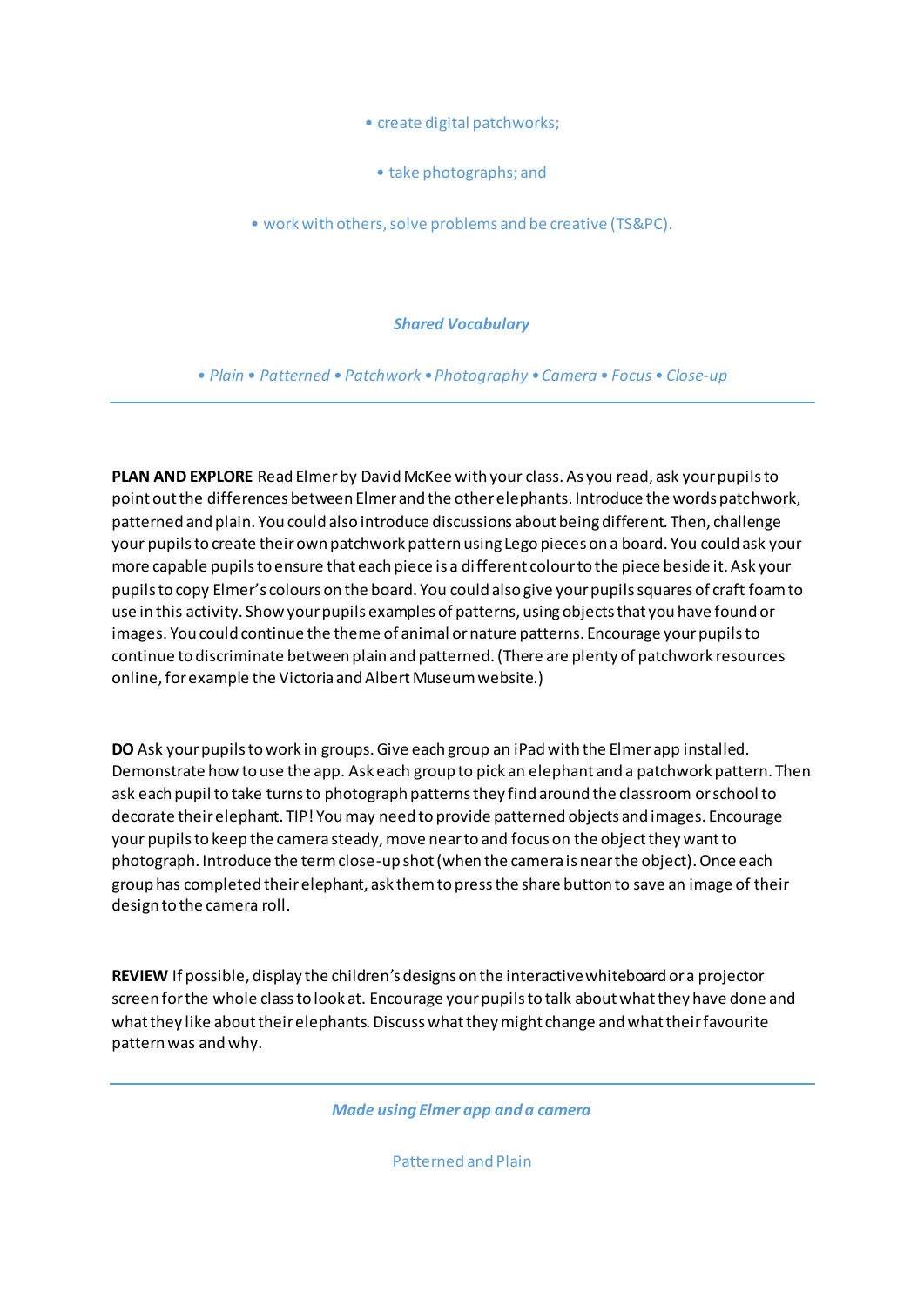Samples of work courtesy of Elmgrove Primary School



*1 - Click to view Slideshow*